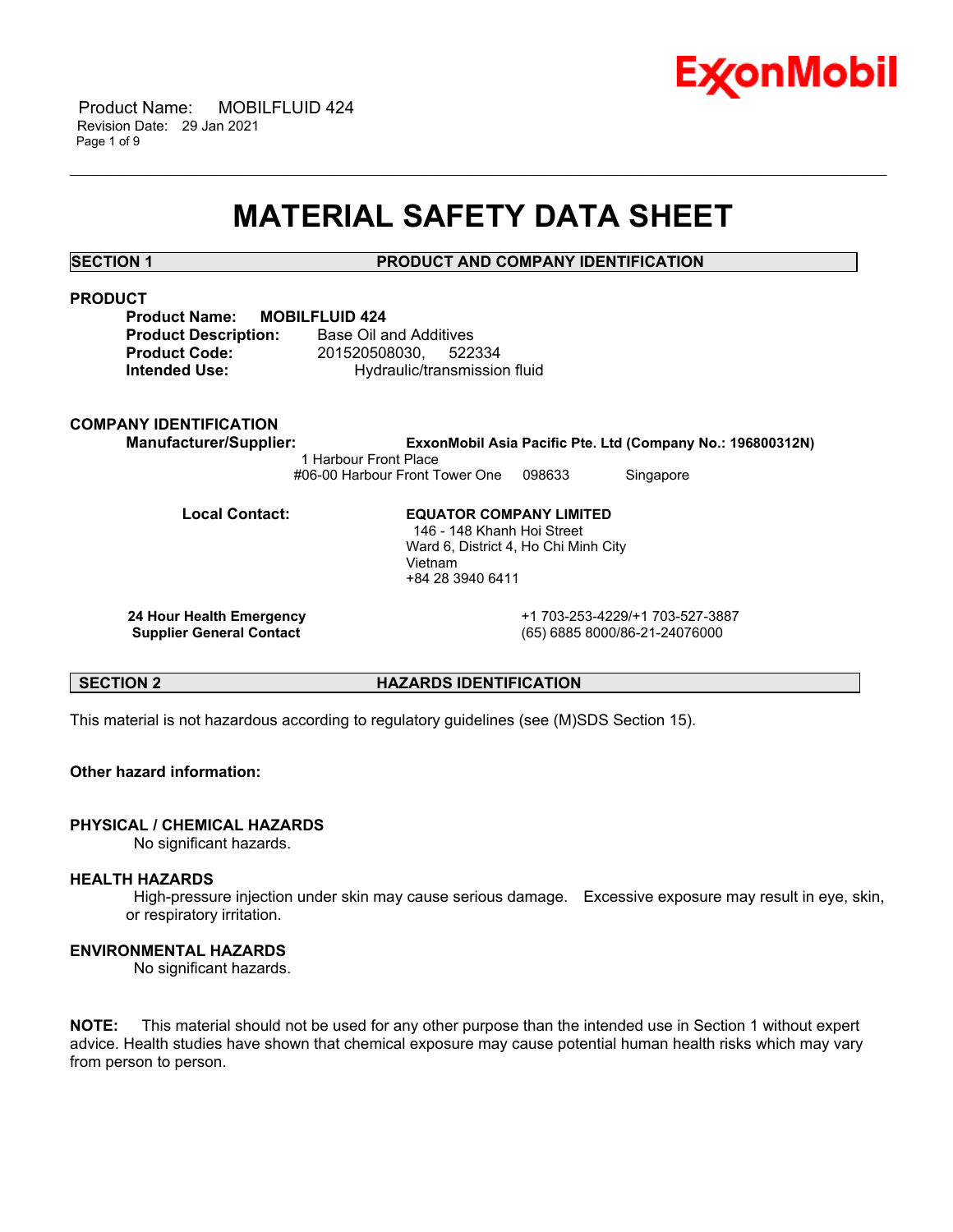

 Product Name: MOBILFLUID 424 Revision Date: 29 Jan 2021 Page 2 of 9

#### **SECTION 3 COMPOSITION / INFORMATION ON INGREDIENTS**

This material is defined as a mixture.

#### **Hazardous Substance(s) or Complex Substance(s) required for disclosure**

| <b>Name</b>                                        | CAS#           | Concentration* | <b>GHS Hazard Codes</b> |
|----------------------------------------------------|----------------|----------------|-------------------------|
| <b>BORATE ESTER</b>                                | <b>POLYMER</b> | $0.1 - 5.1\%$  | H317                    |
| <b>IHYDROTREATED MIDDLE DISTILLATE (PETROLEUM)</b> | 64742-46-7     | $-5\%$         | H304                    |
| <b>IZINC ALKYLDITHIOPHOSPHATE</b>                  | 68649-42-3     | $-52.5%$       | H318, H401, H411        |

\_\_\_\_\_\_\_\_\_\_\_\_\_\_\_\_\_\_\_\_\_\_\_\_\_\_\_\_\_\_\_\_\_\_\_\_\_\_\_\_\_\_\_\_\_\_\_\_\_\_\_\_\_\_\_\_\_\_\_\_\_\_\_\_\_\_\_\_\_\_\_\_\_\_\_\_\_\_\_\_\_\_\_\_\_\_\_\_\_\_\_\_\_\_\_\_\_\_\_\_\_\_\_\_\_\_\_\_\_\_\_\_\_\_\_\_\_\_

\* All concentrations are percent by weight unless material is a gas. Gas concentrations are in percent by volume.

| <b>SECTION 4</b> | <b>FIRST AID MEASURES</b> |  |
|------------------|---------------------------|--|

#### **INHALATION**

Remove from further exposure. For those providing assistance, avoid exposure to yourself or others. Use adequate respiratory protection. If respiratory irritation, dizziness, nausea, or unconsciousness occurs, seek immediate medical assistance. If breathing has stopped, assist ventilation with a mechanical device or use mouth-to-mouth resuscitation.

# **SKIN CONTACT**

Wash contact areas with soap and water. If product is injected into or under the skin, or into any part of the body, regardless of the appearance of the wound or its size, the individual should be evaluated immediately by a physician as a surgical emergency. Even though initial symptoms from high pressure injection may be minimal or absent, early surgical treatment within the first few hours may significantly reduce the ultimate extent of injury.

# **EYE CONTACT**

Flush thoroughly with water. If irritation occurs, get medical assistance.

# **INGESTION**

First aid is normally not required. Seek medical attention if discomfort occurs.

#### **NOTE TO PHYSICIAN**

None

### **SECTION 5 FIRE FIGHTING MEASURES**

#### **EXTINGUISHING MEDIA**

**Appropriate Extinguishing Media:** Use water fog, foam, dry chemical or carbon dioxide (CO2) to extinguish flames.

**Inappropriate Extinguishing Media:** Straight Streams of Water

#### **FIRE FIGHTING**

**Fire Fighting Instructions:** Evacuate area. Prevent runoff from fire control or dilution from entering streams, sewers, or drinking water supply. Firefighters should use standard protective equipment and in enclosed spaces, self-contained breathing apparatus (SCBA). Use water spray to cool fire exposed surfaces and to protect personnel.

**Unusual Fire Hazards:** Pressurized mists may form a flammable mixture.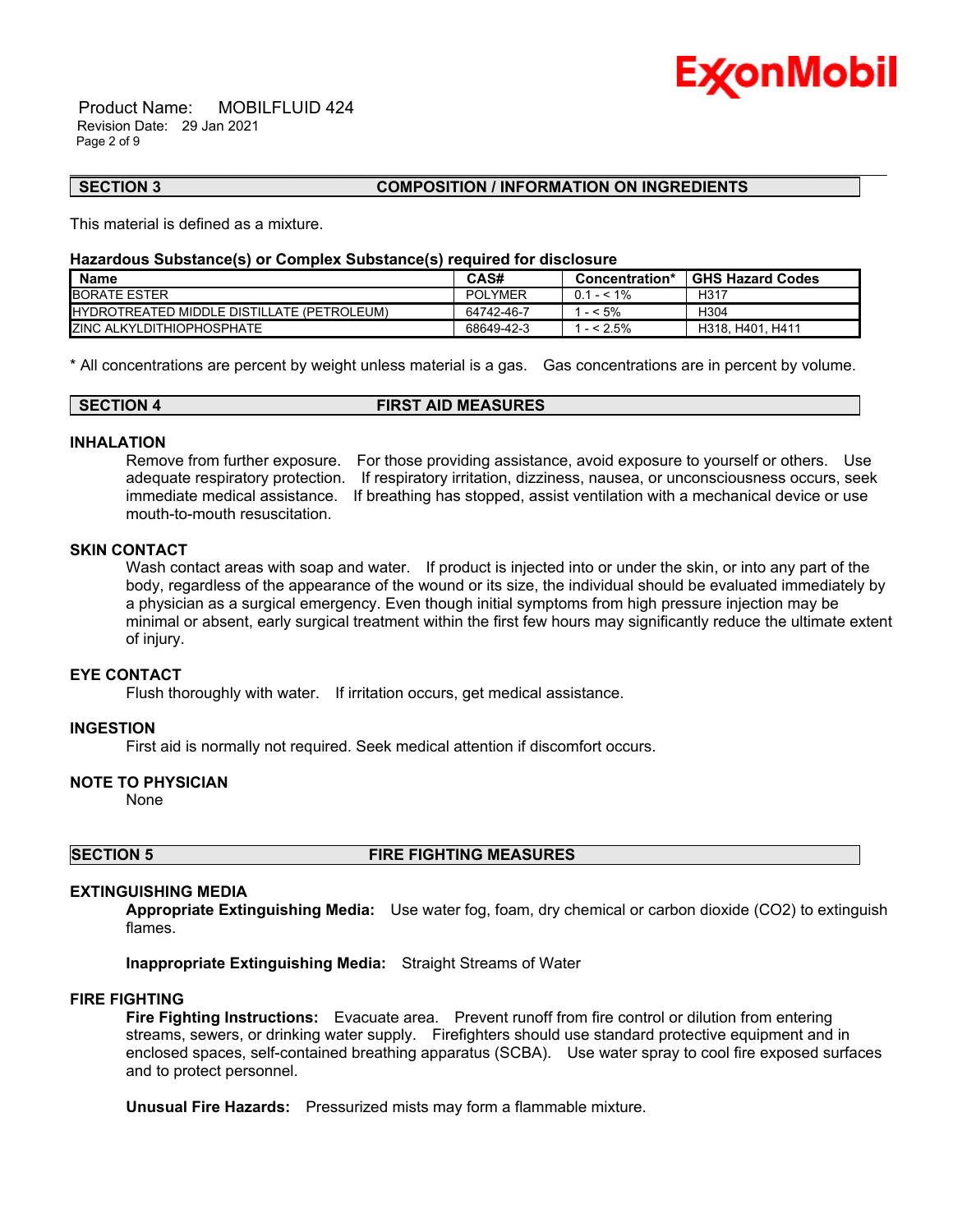

**Hazardous Combustion Products:** Aldehydes, Incomplete combustion products, Oxides of carbon, Smoke, Fume, Sulfur oxides

\_\_\_\_\_\_\_\_\_\_\_\_\_\_\_\_\_\_\_\_\_\_\_\_\_\_\_\_\_\_\_\_\_\_\_\_\_\_\_\_\_\_\_\_\_\_\_\_\_\_\_\_\_\_\_\_\_\_\_\_\_\_\_\_\_\_\_\_\_\_\_\_\_\_\_\_\_\_\_\_\_\_\_\_\_\_\_\_\_\_\_\_\_\_\_\_\_\_\_\_\_\_\_\_\_\_\_\_\_\_\_\_\_\_\_\_\_\_

### **FLAMMABILITY PROPERTIES**

**Flash Point [Method]:** >192°C (378°F) [ASTM D-93] **Flammable Limits (Approximate volume % in air):** LEL: 0.9 UEL: 7.0 **Autoignition Temperature:** N/D

# **SECTION 6 ACCIDENTAL RELEASE MEASURES**

### **NOTIFICATION PROCEDURES**

In the event of a spill or accidental release, notify relevant authorities in accordance with all applicable regulations.

#### **PROTECTIVE MEASURES**

Avoid contact with spilled material. See Section 5 for fire fighting information. See the Hazard Identification Section for Significant Hazards. See Section 4 for First Aid Advice. See Section 8 for advice on the minimum requirements for personal protective equipment. Additional protective measures may be necessary, depending on the specific circumstances and/or the expert judgment of the emergency responders.

For emergency responders: Respiratory protection: respiratory protection will be necessary only in special cases, e.g., formation of mists. Half-face or full-face respirator with filter(s) for dust/organic vapor or Self Contained Breathing Apparatus (SCBA) can be used depending on the size of spill and potential level of exposure. If the exposure cannot be completely characterized or an oxygen deficient atmosphere is possible or anticipated, SCBA is recommended. Work gloves that are resistant to hydrocarbons are recommended. Gloves made of polyvinyl acetate (PVA) are not water-resistant and are not suitable for emergency use. Chemical goggles are recommended if splashes or contact with eyes is possible. Small spills: normal antistatic work clothes are usually adequate. Large spills: full body suit of chemical resistant, antistatic material is recommended.

# **SPILL MANAGEMENT**

Land Spill: Stop leak if you can do it without risk. Recover by pumping or with suitable absorbent.

**Water Spill:** Stop leak if you can do it without risk. Confine the spill immediately with booms. Warn other shipping. Remove from the surface by skimming or with suitable absorbents. Seek the advice of a specialist before using dispersants.

Water spill and land spill recommendations are based on the most likely spill scenario for this material; however, geographic conditions, wind, temperature, (and in the case of a water spill) wave and current direction and speed may greatly influence the appropriate action to be taken. For this reason, local experts should be consulted. Note: Local regulations may prescribe or limit action to be taken.

#### **ENVIRONMENTAL PRECAUTIONS**

Large Spills: Dike far ahead of liquid spill for later recovery and disposal. Prevent entry into waterways, sewers, basements or confined areas.

**SECTION 7 HANDLING AND STORAGE** 

**HANDLING**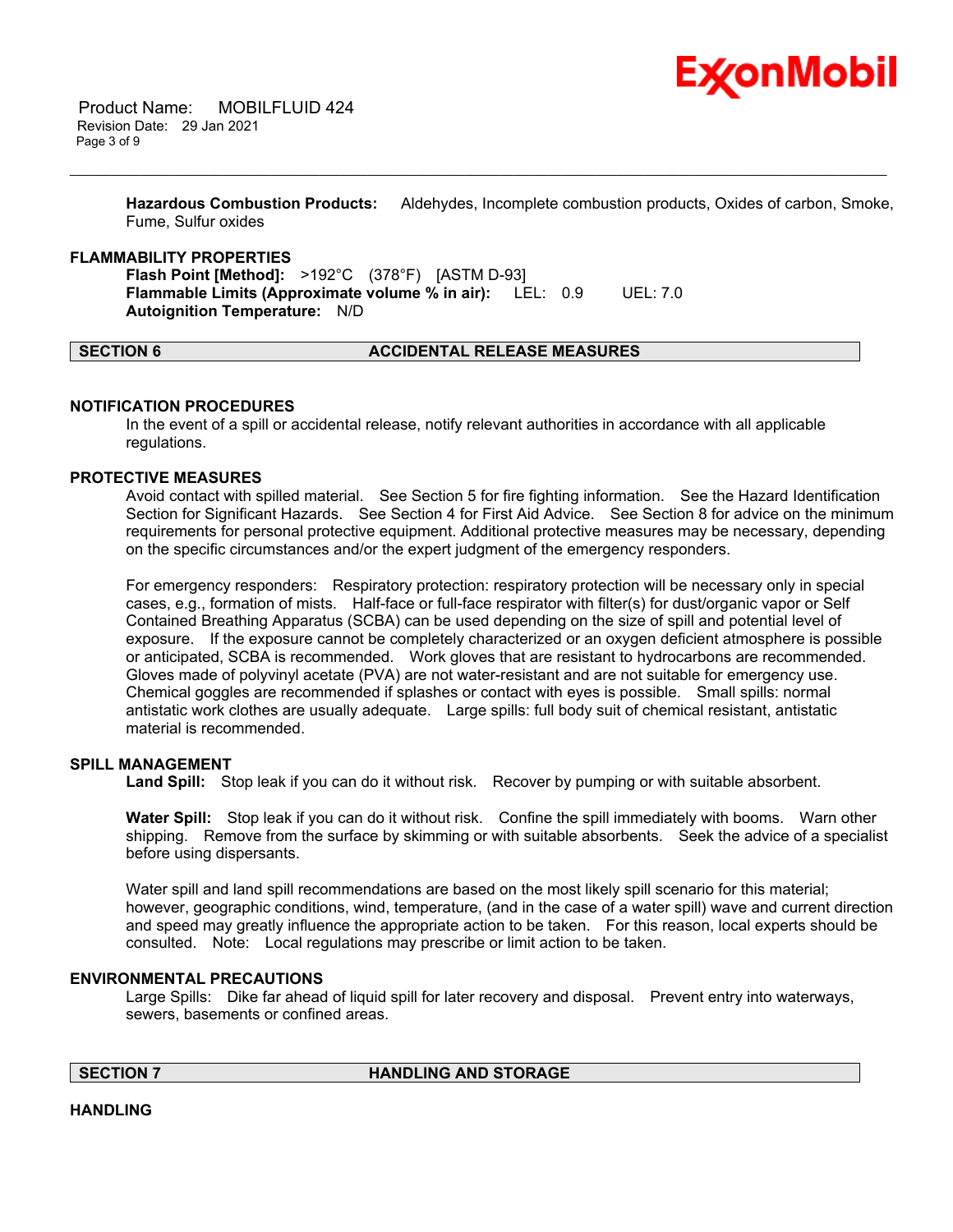

 Product Name: MOBILFLUID 424 Revision Date: 29 Jan 2021 Page 4 of 9

> Prevent small spills and leakage to avoid slip hazard. Material can accumulate static charges which may cause an electrical spark (ignition source). When the material is handled in bulk, an electrical spark could ignite any flammable vapors from liquids or residues that may be present (e.g., during switch-loading operations). Use proper bonding and/or ground procedures. However, bonding and grounds may not eliminate the hazard from static accumulation. Consult local applicable standards for guidance. Additional references include American Petroleum Institute 2003 (Protection Against Ignitions Arising out of Static, Lightning and Stray Currents) or National Fire Protection Agency 77 (Recommended Practice on Static Electricity) or CENELEC CLC/TR 50404 (Electrostatics - Code of practice for the avoidance of hazards due to static electricity).

\_\_\_\_\_\_\_\_\_\_\_\_\_\_\_\_\_\_\_\_\_\_\_\_\_\_\_\_\_\_\_\_\_\_\_\_\_\_\_\_\_\_\_\_\_\_\_\_\_\_\_\_\_\_\_\_\_\_\_\_\_\_\_\_\_\_\_\_\_\_\_\_\_\_\_\_\_\_\_\_\_\_\_\_\_\_\_\_\_\_\_\_\_\_\_\_\_\_\_\_\_\_\_\_\_\_\_\_\_\_\_\_\_\_\_\_\_\_

**Static Accumulator:** This material is a static accumulator.

### **STORAGE**

 The type of container used to store the material may affect static accumulation and dissipation. Do not store in open or unlabelled containers. Keep away from incompatible materials.

### **SECTION 8 EXPOSURE CONTROLS / PERSONAL PROTECTION**

### **EXPOSURE LIMIT VALUES**

#### **Exposure limits/standards (Note: Exposure limits are not additive)**

| <b>Substance Name</b>      | <b>Form</b> |             | <b>Limit / Standard</b> | <b>NOTE</b> | <b>Source</b> | Year |
|----------------------------|-------------|-------------|-------------------------|-------------|---------------|------|
| <b>HYDROTREATED MIDDLE</b> | Mist.       | <b>STEL</b> | $10 \text{ mg/m}$       |             | Vietnam       | 2019 |
| DISTILLATE (PETROLEUM)     |             |             |                         |             | <b>OELS</b>   |      |
| <b>HYDROTREATED MIDDLE</b> | Mist.       | <b>TWA</b>  | $5 \text{ mg/m}$        |             | Vietnam       | 2019 |
| DISTILLATE (PETROLEUM)     |             |             |                         |             | <b>OELS</b>   |      |
| <b>HYDROTREATED MIDDLE</b> |             | TWA         | $5 \text{ mg/m}$        |             | <b>ACGIH</b>  | 2020 |
| DISTILLATE (PETROLEUM)     | Inhalable   |             |                         |             |               |      |
|                            | fraction.   |             |                         |             |               |      |

**Exposure limits/standards for materials that can be formed when handling this product:** When mists/aerosols can occur the following is recommended:  $5$  mg/m<sup>3</sup> - ACGIH TLV (inhalable fraction).

NOTE: Limits/standards shown for guidance only. Follow applicable regulations.

# **ENGINEERING CONTROLS**

The level of protection and types of controls necessary will vary depending upon potential exposure conditions. Control measures to consider:

No special requirements under ordinary conditions of use and with adequate ventilation.

# **PERSONAL PROTECTION**

Personal protective equipment selections vary based on potential exposure conditions such as applications, handling practices, concentration and ventilation. Information on the selection of protective equipment for use with this material, as provided below, is based upon intended, normal usage.

**Respiratory Protection:** If engineering controls do not maintain airborne contaminant concentrations at a level which is adequate to protect worker health, an approved respirator may be appropriate. Respirator selection, use, and maintenance must be in accordance with regulatory requirements, if applicable. Types of respirators to be considered for this material include:

No special requirements under ordinary conditions of use and with adequate ventilation. Particulate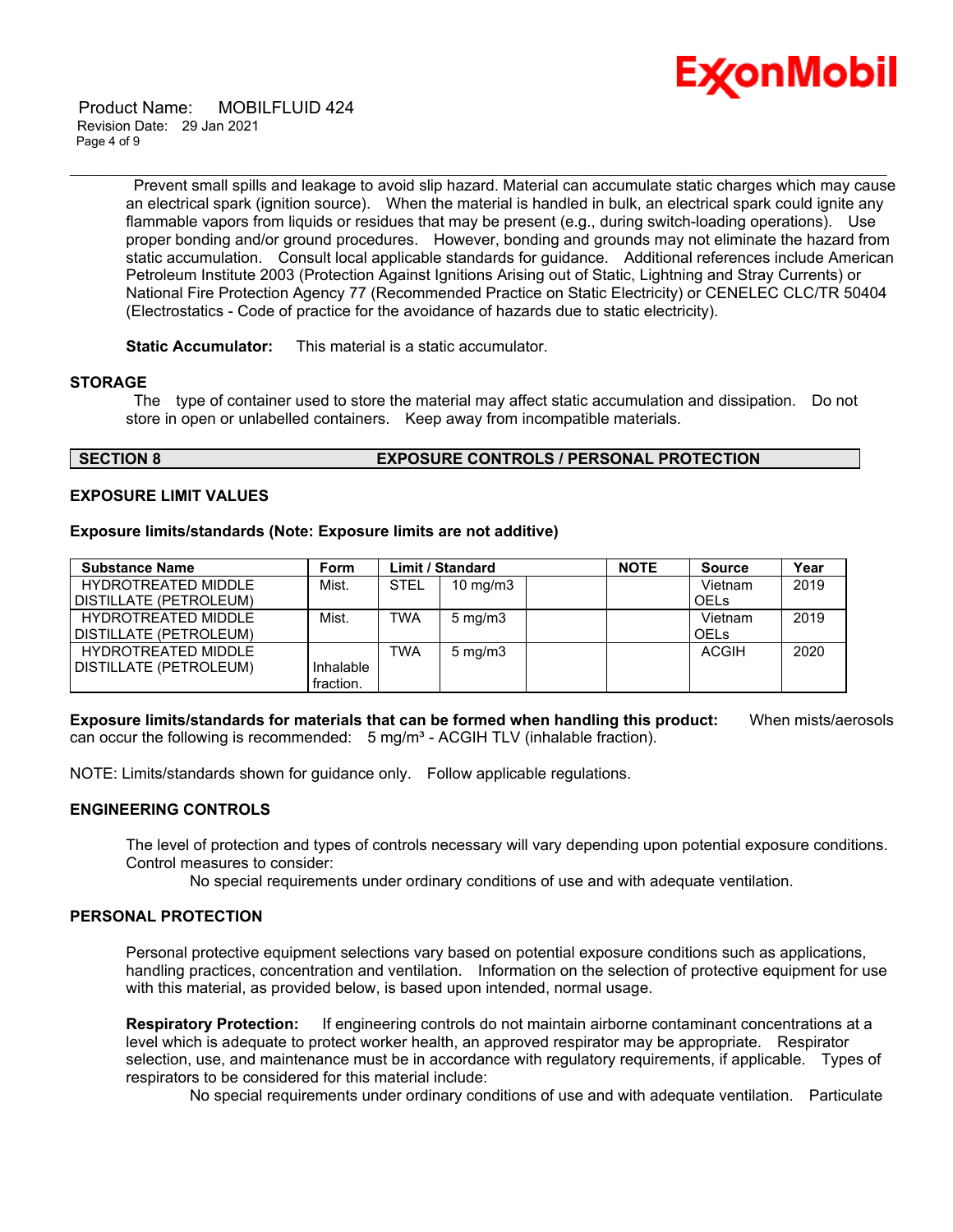

 Product Name: MOBILFLUID 424 Revision Date: 29 Jan 2021 Page 5 of 9

> For high airborne concentrations, use an approved supplied-air respirator, operated in positive pressure mode. Supplied air respirators with an escape bottle may be appropriate when oxygen levels are inadequate, gas/vapor warning properties are poor, or if air purifying filter capacity/rating may be exceeded.

\_\_\_\_\_\_\_\_\_\_\_\_\_\_\_\_\_\_\_\_\_\_\_\_\_\_\_\_\_\_\_\_\_\_\_\_\_\_\_\_\_\_\_\_\_\_\_\_\_\_\_\_\_\_\_\_\_\_\_\_\_\_\_\_\_\_\_\_\_\_\_\_\_\_\_\_\_\_\_\_\_\_\_\_\_\_\_\_\_\_\_\_\_\_\_\_\_\_\_\_\_\_\_\_\_\_\_\_\_\_\_\_\_\_\_\_\_\_

**Hand Protection:** Any specific glove information provided is based on published literature and glove manufacturer data. Glove suitability and breakthrough time will differ depending on the specific use conditions. Contact the glove manufacturer for specific advice on glove selection and breakthrough times for your use conditions. Inspect and replace worn or damaged gloves. The types of gloves to be considered for this material include:

No protection is ordinarily required under normal conditions of use. Nitrile,Viton

**Eye Protection:** If contact is likely, safety glasses with side shields are recommended.

**Skin and Body Protection:** Any specific clothing information provided is based on published literature or manufacturer data. The types of clothing to be considered for this material include:

 No skin protection is ordinarily required under normal conditions of use. In accordance with good industrial hygiene practices, precautions should be taken to avoid skin contact.

**Specific Hygiene Measures:** Always observe good personal hygiene measures, such as washing after handling the material and before eating, drinking, and/or smoking. Routinely wash work clothing and protective equipment to remove contaminants. Discard contaminated clothing and footwear that cannot be cleaned. Practice good housekeeping.

#### **ENVIRONMENTAL CONTROLS**

 Comply with applicable environmental regulations limiting discharge to air, water and soil. Protect the environment by applying appropriate control measures to prevent or limit emissions.

### **SECTION 9 PHYSICAL AND CHEMICAL PROPERTIES**

**Note: Physical and chemical properties are provided for safety, health and environmental considerations only and may not fully represent product specifications. Contact the Supplier for additional information.**

# **GENERAL INFORMATION**

**Physical State:** Liquid **Color:** Amber **Odor:** Characteristic **Odor Threshold:** N/D

# **IMPORTANT HEALTH, SAFETY, AND ENVIRONMENTAL INFORMATION**

**Relative Density (at 15 °C):** 0.884 **Flammability (Solid, Gas):** N/A **Flash Point [Method]:** >192°C (378°F) [ASTM D-93] **Flammable Limits (Approximate volume % in air):** LEL: 0.9 UEL: 7.0 **Autoignition Temperature:** N/D **Boiling Point / Range:** > 316°C (600°F) **Decomposition Temperature:** N/D **Vapor Density (Air = 1):** > 2 at 101 kPa **Vapor Pressure:** < 0.013 kPa (0.1 mm Hg) at 20 °C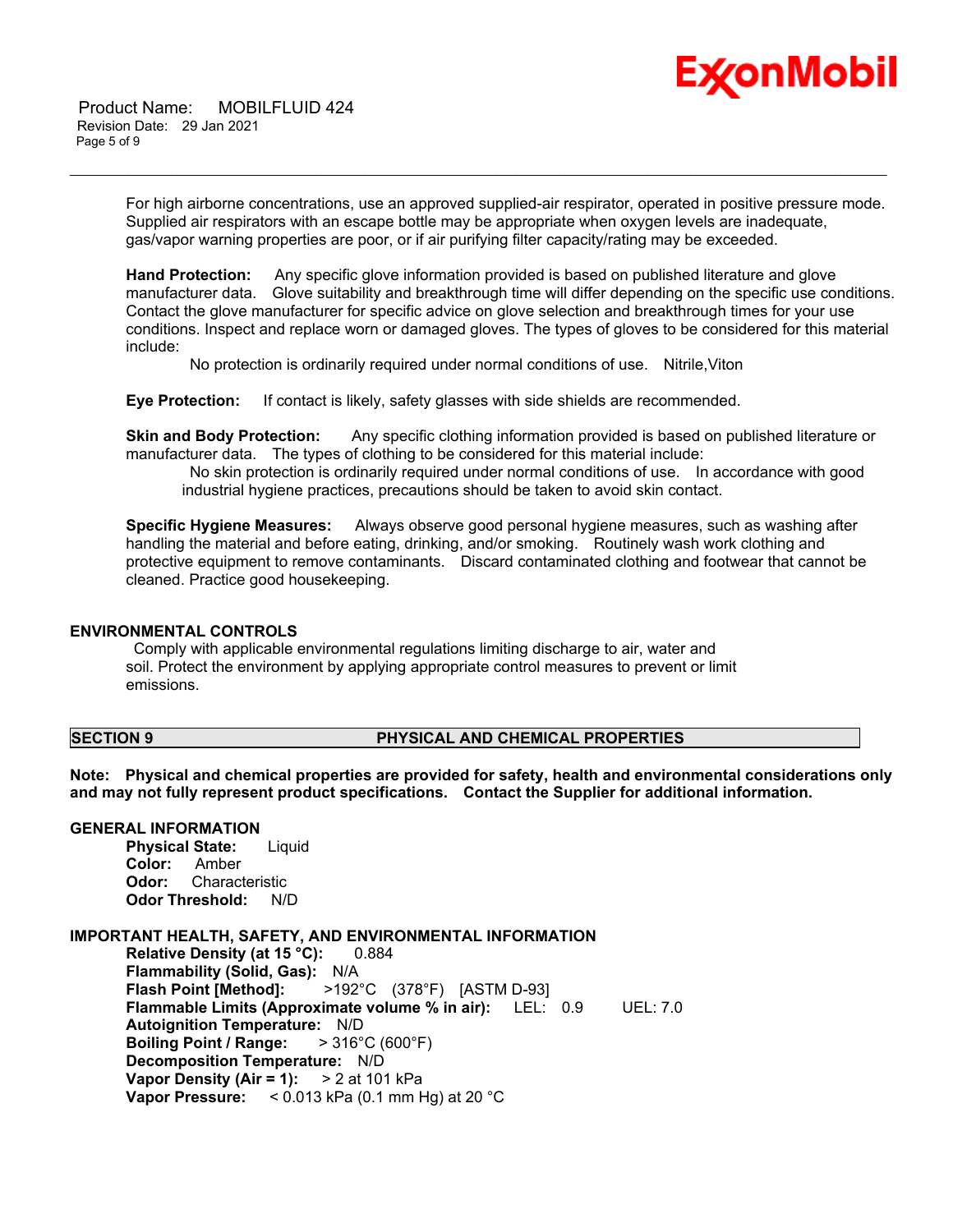

 Product Name: MOBILFLUID 424 Revision Date: 29 Jan 2021 Page 6 of 9

> **Evaporation Rate (n-butyl acetate = 1):** N/D **pH:** N/A **Log Pow (n-Octanol/Water Partition Coefficient):** > 3.5 **Solubility in Water:** Negligible **Viscosity:** 55 cSt (55 mm2/sec) at 40 °C | 9.3 cSt (9.3 mm2/sec) at 100 °C **Oxidizing Properties:** See Hazards Identification Section.

\_\_\_\_\_\_\_\_\_\_\_\_\_\_\_\_\_\_\_\_\_\_\_\_\_\_\_\_\_\_\_\_\_\_\_\_\_\_\_\_\_\_\_\_\_\_\_\_\_\_\_\_\_\_\_\_\_\_\_\_\_\_\_\_\_\_\_\_\_\_\_\_\_\_\_\_\_\_\_\_\_\_\_\_\_\_\_\_\_\_\_\_\_\_\_\_\_\_\_\_\_\_\_\_\_\_\_\_\_\_\_\_\_\_\_\_\_\_

## **OTHER INFORMATION**

**Freezing Point:** N/D **Melting Point:** N/A **Pour Point:** -36°C (-33°F) **DMSO Extract (mineral oil only), IP-346:** < 3 %wt

# **SECTION 10 STABILITY AND REACTIVITY**

**STABILITY:** Material is stable under normal conditions.

**CONDITIONS TO AVOID:** Excessive heat. High energy sources of ignition.

**MATERIALS TO AVOID:** Strong oxidizers

**HAZARDOUS DECOMPOSITION PRODUCTS:** Material does not decompose at ambient temperatures.

**POSSIBILITY OF HAZARDOUS REACTIONS:** Hazardous polymerization will not occur.

# **SECTION 11 TOXICOLOGICAL INFORMATION**

#### **INFORMATION ON TOXICOLOGICAL EFFECTS**

| <b>Hazard Class</b>                                               | <b>Conclusion / Remarks</b>                                                                           |
|-------------------------------------------------------------------|-------------------------------------------------------------------------------------------------------|
| <b>Inhalation</b>                                                 |                                                                                                       |
| Acute Toxicity: No end point data for<br>lmaterial.               | Minimally Toxic. Based on assessment of the components.                                               |
| Irritation: No end point data for material.                       | Negligible hazard at ambient/normal handling temperatures.                                            |
| Ingestion                                                         |                                                                                                       |
| Acute Toxicity: No end point data for<br>lmaterial.               | Minimally Toxic. Based on assessment of the components.                                               |
| <b>Skin</b>                                                       |                                                                                                       |
| Acute Toxicity: No end point data for<br>lmaterial.               | Minimally Toxic. Based on assessment of the components.                                               |
| Skin Corrosion/Irritation: No end point data<br>lfor material.    | Negligible irritation to skin at ambient temperatures. Based on<br>assessment of the components.      |
| <b>Eye</b>                                                        |                                                                                                       |
| Serious Eye Damage/Irritation: No end point<br>data for material. | May cause mild, short-lasting discomfort to eyes. Based on<br>assessment of the components.           |
| <b>Sensitization</b>                                              |                                                                                                       |
| Respiratory Sensitization: No end point data<br>lfor material.    | Not expected to be a respiratory sensitizer.                                                          |
| Skin Sensitization: No end point data for<br>material.            | Not expected to be a skin sensitizer. Based on assessment of the<br>components.                       |
| <b>Aspiration: Data available.</b>                                | Based on physico-<br>Not expected to be an aspiration hazard.<br>chemical properties of the material. |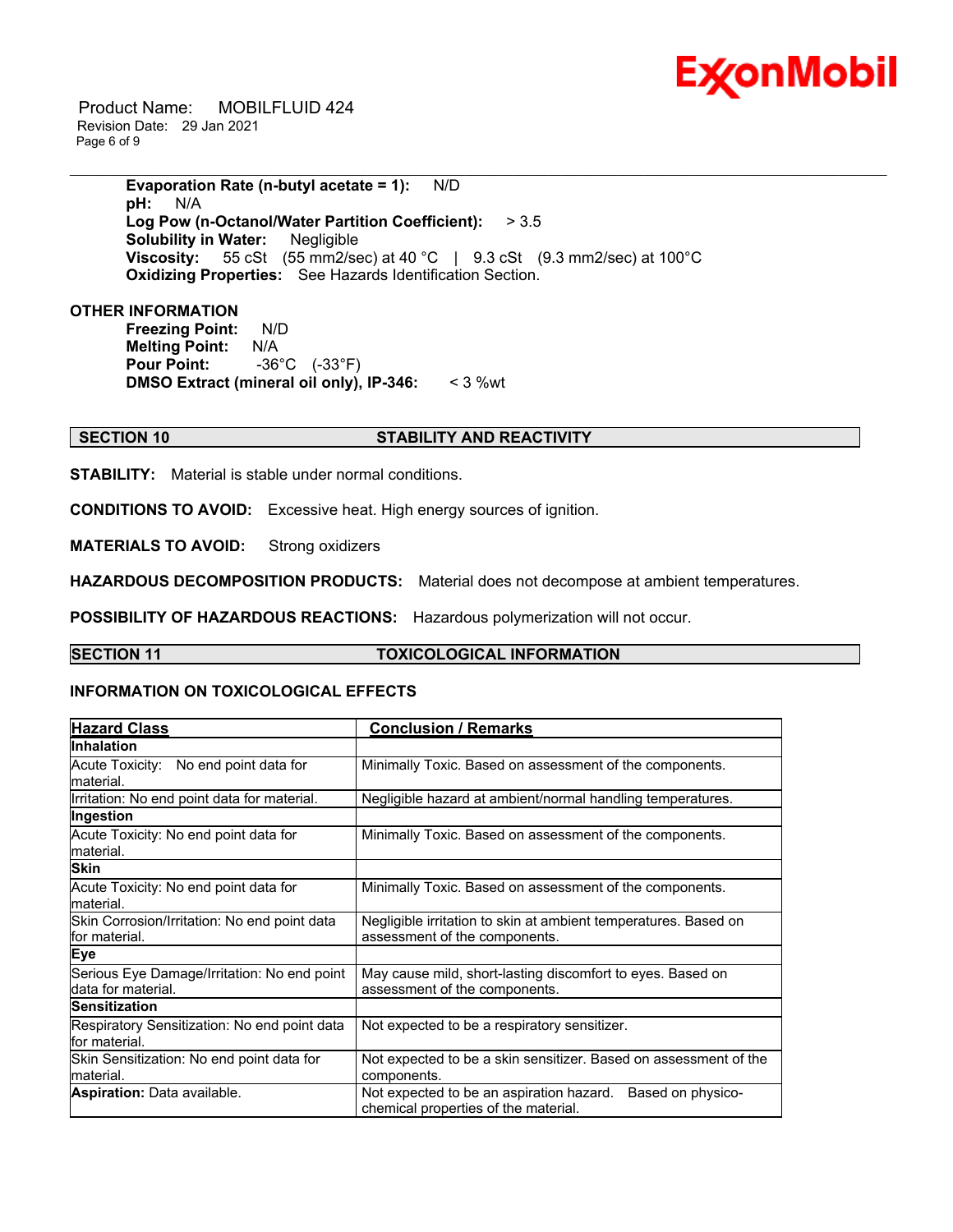

 Product Name: MOBILFLUID 424 Revision Date: 29 Jan 2021 Page 7 of 9

| Germ Cell Mutagenicity: No end point data     | Not expected to be a germ cell mutagen. Based on assessment of  |
|-----------------------------------------------|-----------------------------------------------------------------|
| for material.                                 | the components.                                                 |
| <b>Carcinogenicity:</b> No end point data for | Not expected to cause cancer. Based on assessment of the        |
| Imaterial.                                    | components.                                                     |
| Reproductive Toxicity: No end point data      | Not expected to be a reproductive toxicant. Based on assessment |
| for material.                                 | of the components.                                              |
| Lactation: No end point data for material.    | Not expected to cause harm to breast-fed children.              |
| Specific Target Organ Toxicity (STOT)         |                                                                 |
| Single Exposure: No end point data for        | Not expected to cause organ damage from a single exposure.      |
| material.                                     |                                                                 |
| Repeated Exposure: No end point data for      | Not expected to cause organ damage from prolonged or repeated   |
| material.                                     | exposure. Based on assessment of the components.                |

# **OTHER INFORMATION**

#### **For the product itself:**

Component concentrations in this formulation would not be expected to cause skin sensitization, based on tests of the components, this formulation, or similar formulations.

# **Contains:**

Base oil severely refined: Not carcinogenic in animal studies. Representative material passes IP-346, Modified Ames test, and/or other screening tests. Dermal and inhalation studies showed minimal effects; lung non-specific infiltration of immune cells, oil deposition and minimal granuloma formation. Not sensitizing in test animals.

# **IARC Classification:**

**The following ingredients are cited on the lists below:** None.

|            | --REGULATORY LISTS SEARCHED-- |              |
|------------|-------------------------------|--------------|
| 1 = IARC 1 | $2 = IARC 2A$                 | $3 = IARC2B$ |

# **SECTION 12 ECOLOGICAL INFORMATION**

 The information given is based on data for the material, components of the material, or for similar materials, through the application of bridging principals.

# **ECOTOXICITY**

Material -- Not expected to be harmful to aquatic organisms.

#### **MOBILITY**

 Base oil component -- Low solubility and floats and is expected to migrate from water to the land. Expected to partition to sediment and wastewater solids.

# **PERSISTENCE AND DEGRADABILITY**

#### **Biodegradation:**

Base oil component -- Expected to be inherently biodegradable

# **BIOACCUMULATION POTENTIAL**

 Base oil component -- Has the potential to bioaccumulate, however metabolism or physical properties may reduce the bioconcentration or limit bioavailability.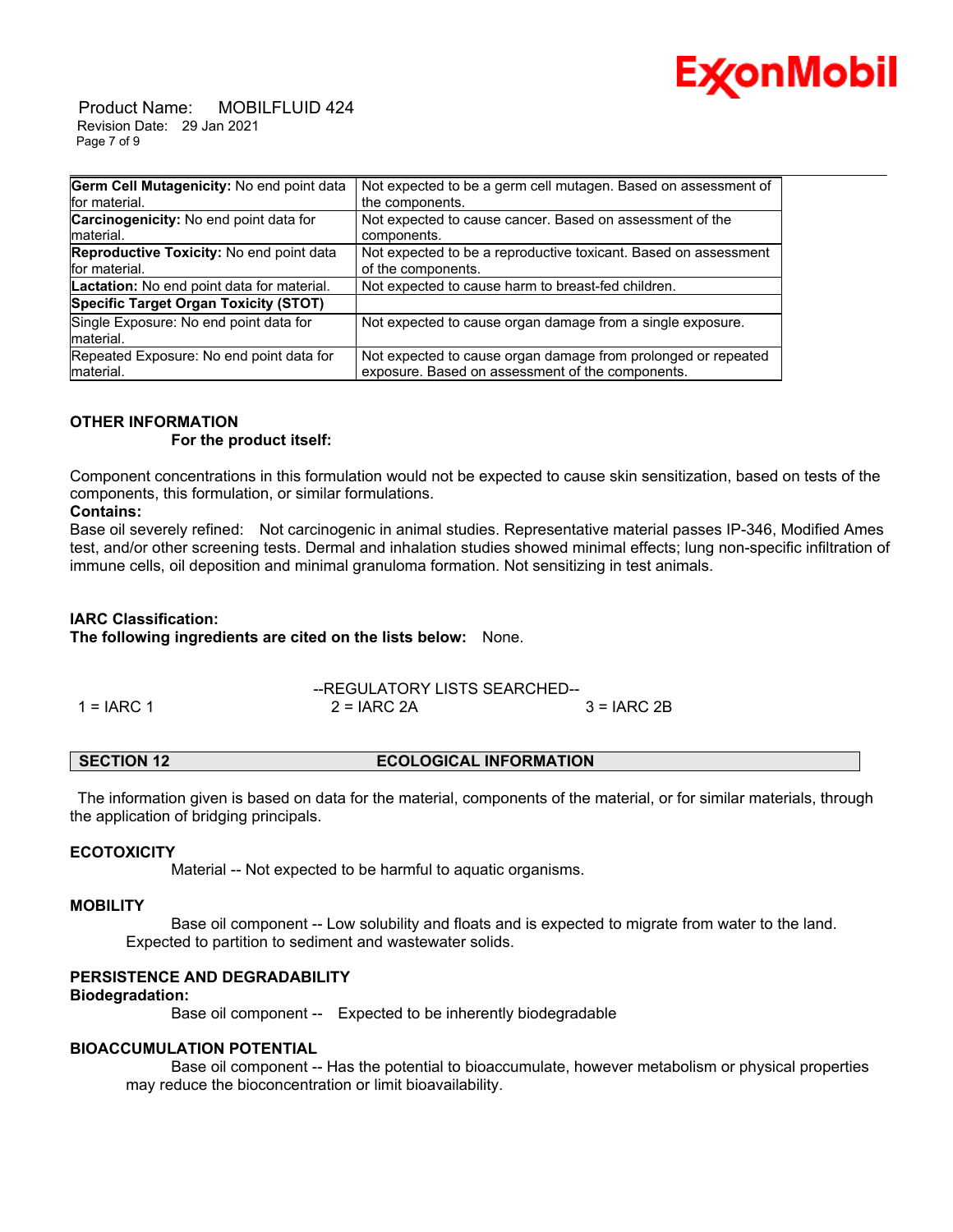

 Product Name: MOBILFLUID 424 Revision Date: 29 Jan 2021 Page 8 of 9

#### **SECTION 13 DISPOSAL CONSIDERATIONS**

\_\_\_\_\_\_\_\_\_\_\_\_\_\_\_\_\_\_\_\_\_\_\_\_\_\_\_\_\_\_\_\_\_\_\_\_\_\_\_\_\_\_\_\_\_\_\_\_\_\_\_\_\_\_\_\_\_\_\_\_\_\_\_\_\_\_\_\_\_\_\_\_\_\_\_\_\_\_\_\_\_\_\_\_\_\_\_\_\_\_\_\_\_\_\_\_\_\_\_\_\_\_\_\_\_\_\_\_\_\_\_\_\_\_\_\_\_\_

Disposal recommendations based on material as supplied. Disposal must be in accordance with current applicable laws and regulations, and material characteristics at time of disposal.

### **DISPOSAL RECOMMENDATIONS**

 Product is suitable for burning in an enclosed controlled burner for fuel value or disposal by supervised incineration at very high temperatures to prevent formation of undesirable combustion products. Protect the environment. Dispose of used oil at designated sites. Minimize skin contact. Do not mix used oils with solvents, brake fluids or coolants.

**Empty Container Warning** Empty Container Warning (where applicable): Empty containers may contain residue and can be dangerous. Do not attempt to refill or clean containers without proper instructions. Empty drums should be completely drained and safely stored until appropriately reconditioned or disposed. Empty containers should be taken for recycling, recovery, or disposal through suitably qualified or licensed contractor and in accordance with governmental regulations. DO NOT PRESSURISE, CUT, WELD, BRAZE, SOLDER, DRILL, GRIND, OR EXPOSE SUCH CONTAINERS TO HEAT, FLAME, SPARKS, STATIC ELECTRICITY, OR OTHER SOURCES OF IGNITION. THEY MAY EXPLODE AND CAUSE INJURY OR DEATH.

| <b>TRANSPORT INFORMATION</b><br><b>SECTION 14</b> |
|---------------------------------------------------|
|---------------------------------------------------|

**LAND** : Not Regulated for Land Transport

**SEA (IMDG):** Not Regulated for Sea Transport according to IMDG-Code

**Marine Pollutant:** No

**AIR (IATA):** Not Regulated for Air Transport

# **SECTION 15 REGULATORY INFORMATION**

This material is not considered hazardous according to the Law on Chemicals.

# **REGULATORY STATUS AND APPLICABLE LAWS AND REGULATIONS**

**Listed or exempt from listing/notification on the following chemical inventories (May contain substance(s) subject to notification to the EPA Active TSCA inventory prior to import to USA):**  AIIC, DSL, ENCS, IECSC, ISHL, KECI, PICCS, TCSI, TSCA

**SECTION 16 OTHER INFORMATION**

**N/D = Not determined, N/A = Not applicable**

**KEY TO THE H-CODES CONTAINED IN SECTION 3 OF THIS DOCUMENT (for information only):** H304: May be fatal if swallowed and enters airways; Aspiration, Cat 1